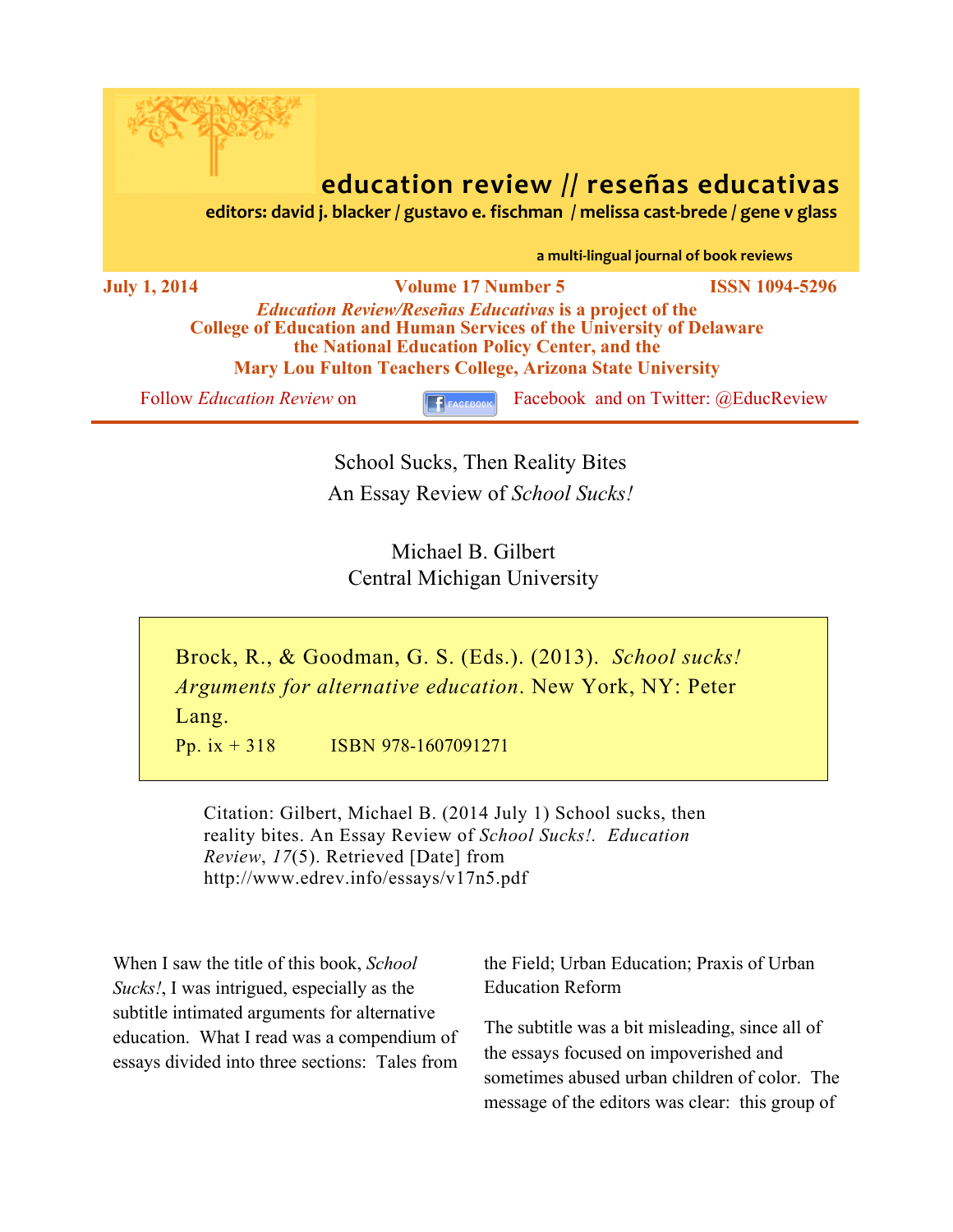students was most in need of alternatives in education. No doubt this is profound and compelling. However, what I thought I might find was a broader discussion of why we need to deal with some types of students differently (Fantini, 1976; Smith, 1974; Smith, Barr, & Burke, 1976).

# Tales from the Field

The Tales from the Field were intriguing and poignant. Knaus focused on the intimacy between teacher and student and an atmosphere of anti-oppressiveness. He emphasized connecting with students through "free" writing. The important issue he raised regarding student objections to school was that they saw their "success" as their ability to "shut up and listen to the teacher."

Goodman spoke to *disengagement* in telling the stories of Bear and Antoine. The signal assertion, taken from his earlier work, was that "some alternative schools are unable to break from the heavy rule sets that make them strikingly similar to the schools from which they were removed" (p. 50). This is, indeed, one of the major criticisms of alternative schools.

What we have seen is students who have difficulty in traditional classrooms and with traditional curricula being removed because of disruptive behavior or substantial lack of achievement. Their removal provides relief to the teachers who do not have the patience, energy, or techniques to deal with these individuals productively. The alternative settings, many times, are the same as the traditional ones, with staff dealing with the students in the same way. The only thing different is that now there is a uniform,

segregated group of "miscreants," who can no longer impede the learning of others. The school districts get credit (funds) for the attendance of these students, but the students may fare no better academically. Of course, the end result is that many of these students drop out.

Woodard recounted the struggles she had identifying who she was and how she found her voice. For those whose backgrounds are very different, she provided an unadulterated view of how one person coped with difficult situations.

Knaus reprised his position of allowing for free expression and self identification, but pointed out that these outlets do not prepare students for the world of work. He cited the colonial purpose of schools, with Blacks being excluded or simply trained for menial tasks (and obedience).

DeFreece focused on racism in schools, especially with regard to Blacks. He saw two purposes: (1) meeting the standard, and (2) White investment in Black degradation.

There was some vacillation among the authors as to what to call the groups of color: Blacks, African Americans, Chicanos, Hispanics, and Latinos. However, poor was poor.

A friend of mine struggled with how to identify himself and finally decided he was a "Black American of African descent" (Campbell, 2007). That is quite a "mouthful," but he explained with good clarity why this classification worked for him.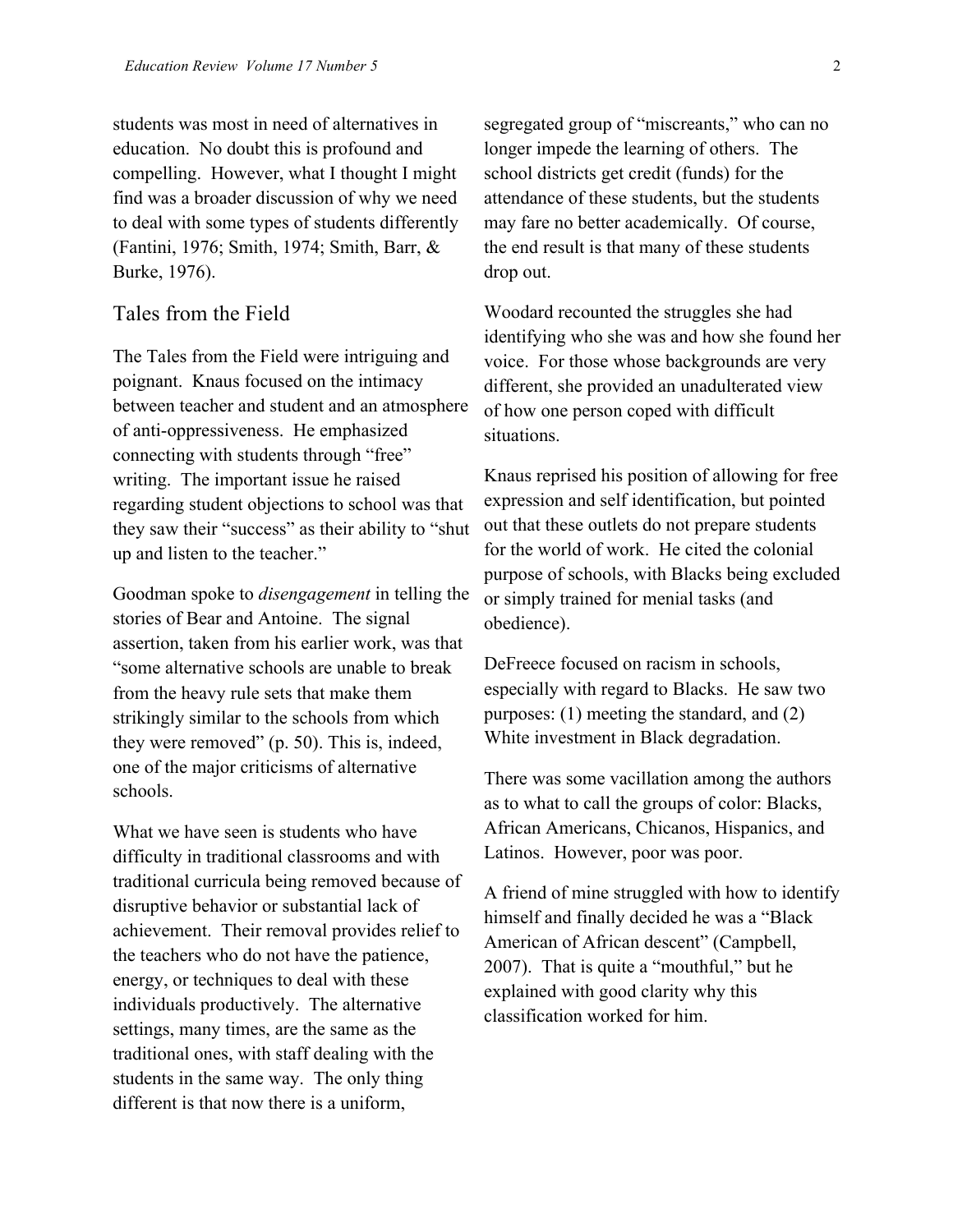### The Pedagogy of Urban Education

How do we teach children in need of or in alternative education? Lewis, Chambers and Butler question the accuracy of dropout information. More importantly, they see current alternative urban education as *resegregation.*

The ground-breaking *Brown v. Topeka* case, which supposedly outlawed segregation in schools, or at least struck down the separatebut-equal doctrine established in *Plessy v. Ferguson*, was greeted with hope. However, the following year, *Brown II* specified that desegregation be implemented "*with all deliberate speed."*

Yet today we continue to see some type of segregation – racial, socioeconomic, ability to follow classroom rules, etc. Racial and socioeconomic segregation may be choice or chance. To get to the multicultural and multiracial mixing that would lead to *integration,* decision makers would have to legislate how neighborhoods would be comprised or some other technique. Of course, this is not likely to happen. People will live where they are able or where they choose. The result is what we see in schools today, irrespective of various strategies to change – busing, magnet schools, and other means at least one step removed from the reality of social patterns.

The continued dissatisfaction with public education has foisted and nurtured vouchers, "segregation" academies, increased non-public school enrollment, and charter schools. So we see *separation* and *inequality*.

Some of the inequality can be seen in a test score gap. This led Lewis, Chambers and Butler into a discussion of social capital. Higher standardized test scores is the capital that leads to higher education. This seemed to be the intent of the federal *No Child Left Behind* initiative. We saw "annual yearly progress" as a guiding principle for educational success, or the converse – lack of progress leading to escalating sanctions.

Much of what we can see in distinctions has to do with what is visible. Race is visible; poverty is visible; abuse can be visible. Where there is perceived inequality, lawsuits and court cases have followed.

When a group of black citizens pointed out that there was a disparity between black and white students' test scores in 1980s Little Rock (AR), the federal court mandated that there be a reduction. How do you reduce disparity – hold the upper stratum constant and improve the lower, or reduce the achievement of the upper stratum, thereby closing the gap. Neither would be acceptable to those in the upper stratum. Improving achievement for both groups would maintain the gap.

After many years, the federal judge rescinded the order and allowed the Little Rock School District to deal with the issue as it would. The disparity was not caused by race; it was a function of socioeconomics. Humphries (1996) affirmed this fact by holding race constant in her study. She found the disparity fell along the lines of children who qualified for the federal meal program in schools and those who did not. The non-qualifying group were from families with higher income and performed better. This group was composed largely (but not exclusively) of white families.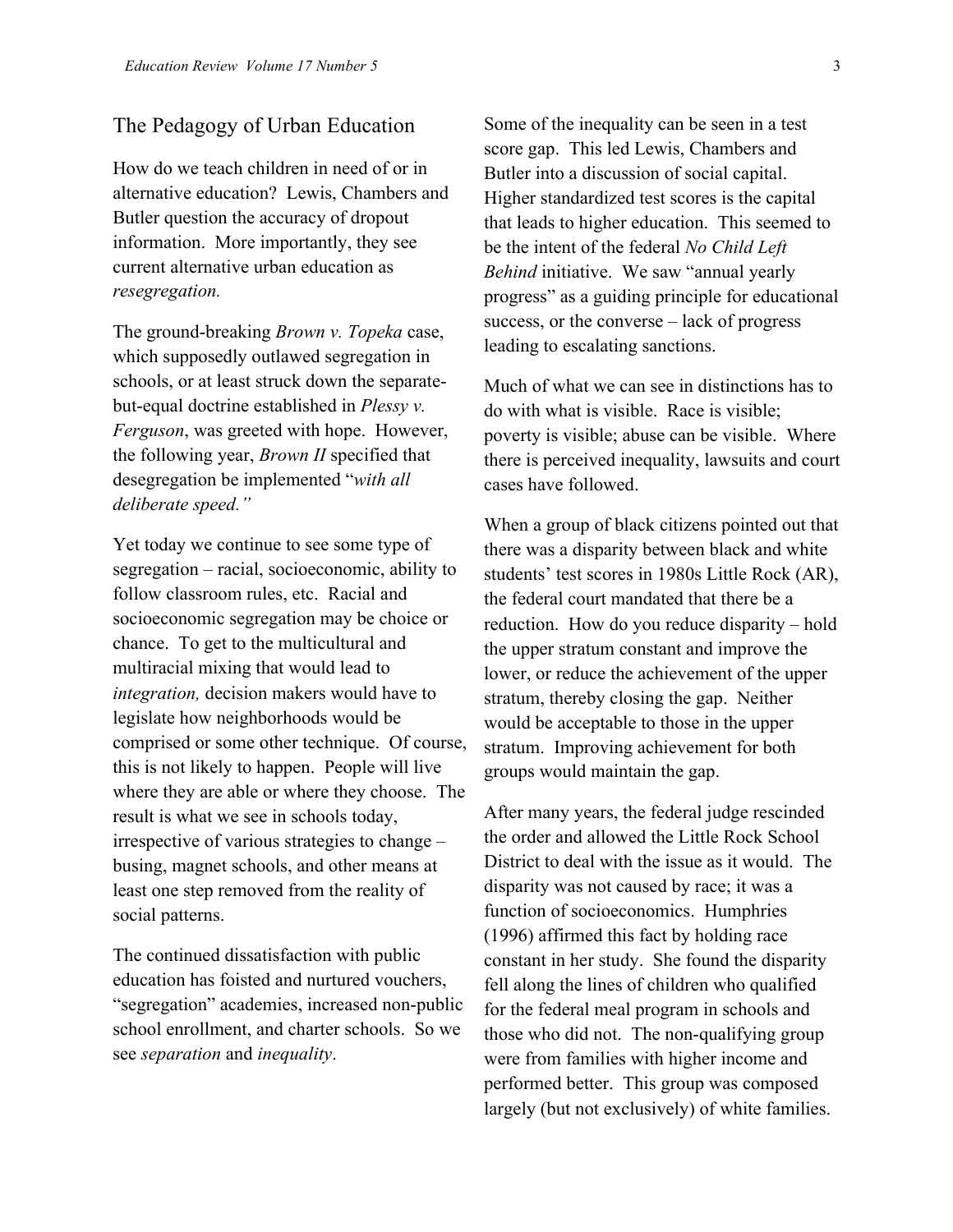The other, lower-performing group were mostly from families of color.

Lewis, Chambers and Butler also noted disparities in gifted and special education programs. Gifted programs had lower proportion of children of color, and special education programs had higher proportions of children of color.

Beachum and McCray introduced two terms – cultural collision and cultural collusion. The collusion stemmed from the collision when blacks became "free" to be part of society as equal members. These were the historic underpinnings of black education.

Liberation was seen to be the outcome of education. However, this was thwarted by limited opportunities for work and upward mobility in urban areas. Poverty maintained the wealth gap, irrespective of the education provided for children of color.

The media and school culture added to the collusion. What black children brought with them to school was different than the predominant culture of their peers, especially where they were in a minority. The distinctions served to continue to divide.

Blacks had little to identify with that was unique to the homes and neighborhoods from which they came. Dramatization of one attempt to reduce the difference and change the culture was seen in "Remember the Titans," a recounting of a successful football program at a Virginia high school. Bringing races together was a huge challenge that was made somewhat easier with a successful sports team.

Cultural change is hard, if not impossible. Clarke County (GA) dealt with removing *de*  *facto* segregation in its schools at the end of 60s and into the 70s by bringing blacks and white together in all of its schools. Occasioned by the building and opening of a new, second high school, the structure of the district changed. It evolved from an elementary (1-6), junior high (7-9) and high school (10-12) organization to an elementary (1-5), middle school (6-8) and high school (9-12) organization. (Kindergarten was still not the statewide norm.)

The transitional years saw elementary schools (1-5), a 6th grade school, junior high schools  $(7-9)$ , a  $10<sup>th</sup>$  grade school (the former black high school), and a high school (11-12), the former white high school. The collision of cultures warranted some substantive changes. At the high school, the name was changed, as was the mascot and school colors (which took a color from each of the former schools.

Sheriff deputies roamed the halls for the majority of that year and were gone the following year, when the new (9-12) high school opened. A new rivalry developed, but it was between the two high schools, not the races. While some in the community may have fumed and rued the changes and loss of identity, little outward opposition fomented. (There was some loss of students who moved to "Christian" academies, but it was minimal.)

Mirón looked at the locus of resistance in urban schools. He saw it as a disconnect between the curriculum and the urban poor. This was followed by Goodman and Hilton's examination of urban dropouts and their perception of cultural collision.

Urban schools are large and alienating. They do not prepare students for real-life, *attainable*,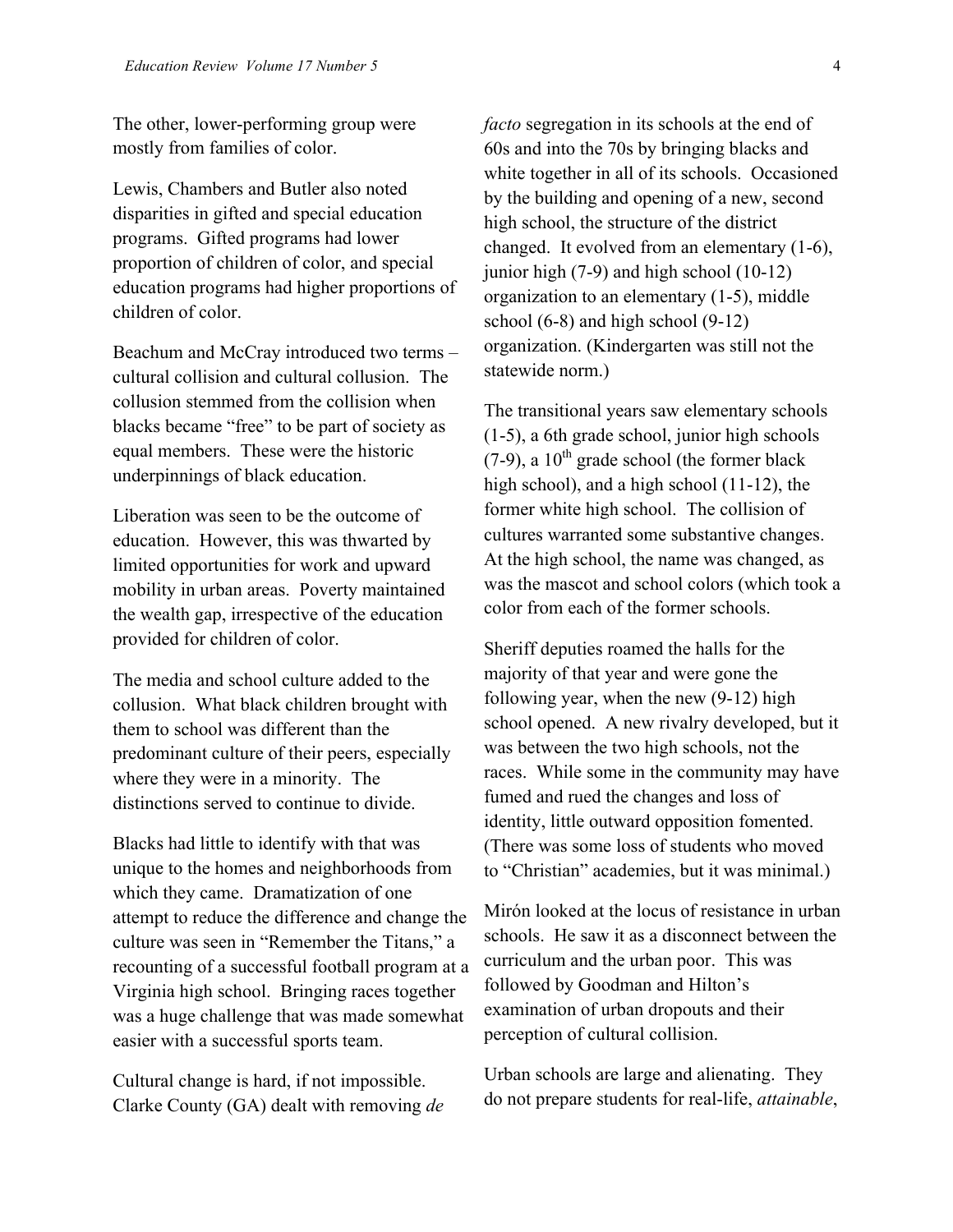opportunities. Moreover, there is a cultural mismatch between teachers and students. Goodman and Hilton saw the teachers as largely white and female, having little or no experience with the students they taught or the lives they led.

As a very young and naïve teacher, working in the inner city of Atlanta, I lived the cultural collision. I had no clue about the background and the home life of the students in the high school where I taught. It was 99+% black. The faculty was roughly 2/3 black and 1/3 white. Most of the black faculty had done their collegiate preparation at historical black institutions and had come from similar schooling themselves.

As for all of us, we would teach as we were taught and would not break from the experience we knew best, *unless* they were a compelling reason. For me, I sensed early that the standard English I knew and used was not going to have the same currency as the patois and ergot my students brought with them. As I had to learn to understand different sentences patterns, I realized my students functioned quite well with them. I did not correct different pronunciations or lapses in *correct* grammar in conversation. Instead, I taught English as a "second" language, and my students did just fine. They understood transformational grammar, but its use ended at the classroom door.

Fuhrman, in the next essay, saw urban school challenges as the structuralism that exists in schools. The extant organizational patterns are part of the problem. She argued for improvement, not reform.

# Praxis of Urban Education

Brock said that good urban teaching will require a "new epistemology" plus a practicum. No longer can we presume that what worked for us as students or what worked in the past will yield the necessary positive results.

Sleeter looked at the issues through a lens of social justice. Deficit-oriented approaches are the least effective. The remedies offered through Title I and bilingual education may have some moderate success, but student need more. They need a curriculum that will be emancipating – one with a culturally relevant pedagogy, one that will allow them to be critically and culturally responsive. For this, teachers will need concomitant professional development, either pre-service or in-service.

This focus on pedagogy is the critical aspect of where educators might head. Yes, cultural cachet is important, but finding appropriate ways to connect with students is critical.

Thomas added metanarratives of African Americans as a way of punctuating the focal needs. Following, Ellis, Fitzsimmons and Small-McGinley looked at why students are discouraged and what works and what does not. They suggested that teachers approach students with several strategies:

- 1. Winning students over from the outset
- 2. Respect
- 3. Providing encouragement
- 4. Caring
- 5. Making learning enjoyable
- 6. Discerning and supporting student learning needs
- 7. Seeing students as nice people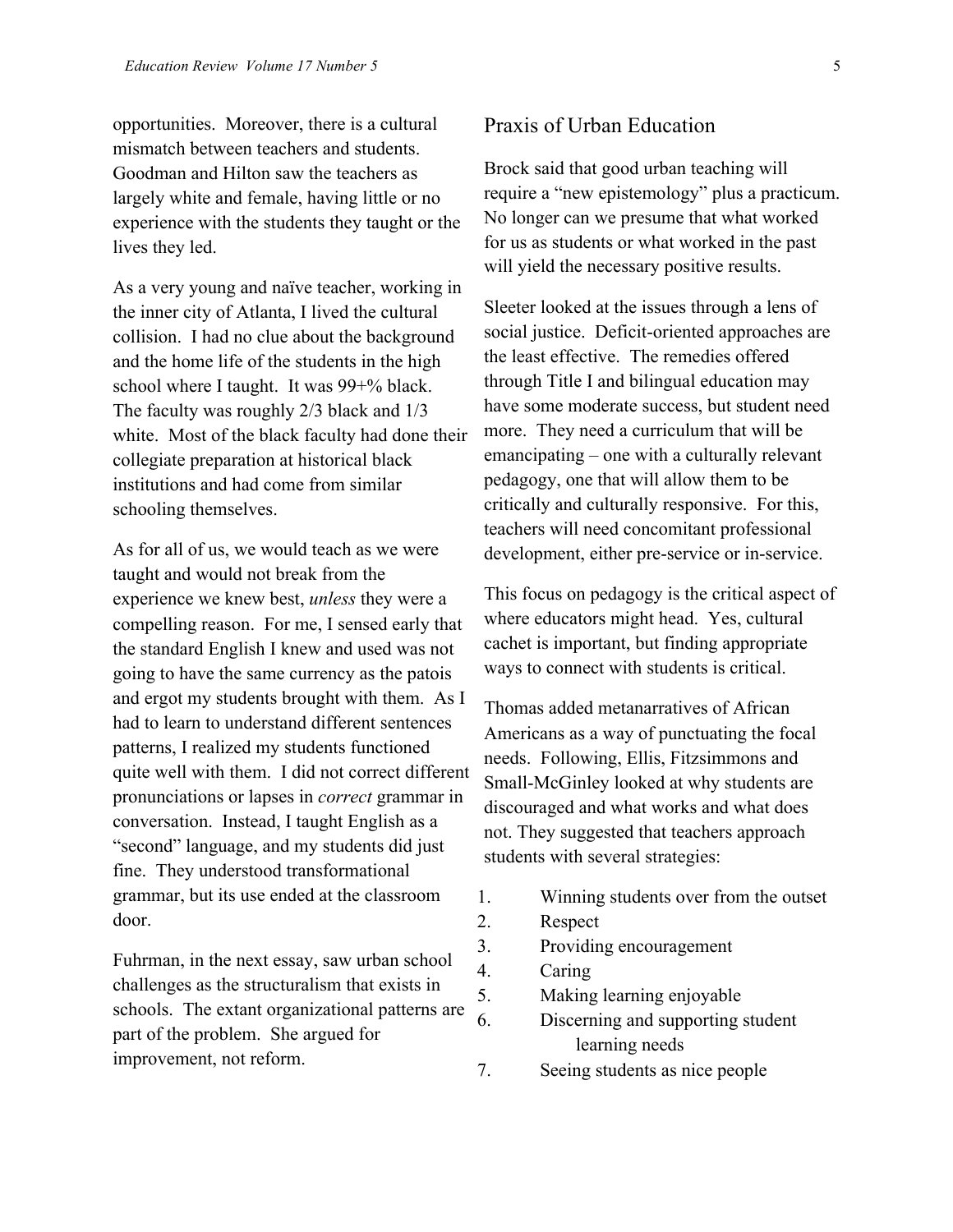For me, this emphasized a *process* approach for success.

Bean-Folkes saw literacy as critical. Perhaps, this is the pivotal point of today's Common Core. She spoke of "Schools of Hope."

Brock reprised with a "Pedagogy of Wholeness." She said we need a transformational pedagogy that is both sociopolitical and deals substantively with life transformation. Adding that finding ways to encourage productive criticism in dealing with knowledge is part of what we must do.

Forthun, McCombie and Payne evaluated the technique of Life Space Crisis Intervention (LCSI). How do we reach students who bring the vagaries of life outside school into the classroom?

LCSI includes crisis intervention skills, dealing with immediate and long-term needs and instilling a sense of self responsibility in students. These are important concepts, because learning cannot occur when students are in crisis or distress.

What are echoed here are things we have learned from Glasser (1969; 1986), Glasser and Dotson (1998), Canter (2010) and others. To be successful, students must take responsibility for their own behavior and seek solutions for what does not work. The LCSI analysis showed that teachers developed a greater tolerance for student (mis)behavior and that there were fewer referrals outside the classroom. A caution is that the group of teachers who participated were a select group.

The three significant impediments to success were:

- 1. Family environment,
- 2. Psychological factors within the child, and
- 3. Teacher causes.

The first two are, obviously, outside of the control of educators; the last most definitely is within the purview of what occurs in school.

Brooks-Tatum looked at transformative educational spaces, but these were either alongside or outside of the regular classroom. Many of the programs were arts- and performance-based, augmenting the regular curriculum through the use of outlets for expression.

This is reminiscent of a program I directed for three summers – MENTE, Migrants Engaged in New Themes in Education (see Rodriguez & Gilbert, 1985). We brought promising and talented migrant students to a university campus for six weeks in the summer for intensive work in academic and personal enrichment. One of the components was *teátro*, roles and role playing for self expression. Using a select group of collegiate and pre-collegiate instructors yielded remarkable growth – two years on the Stanford Achievement Test improvement over the duration of the experience. The culturally appropriate nature of the curriculum was part of the reason for success.

Hollowell and Moye told how therapeutic art, poetry, and personal worked well at a day school for troubled youngsters, mostly female. Providing means of expression is a useful technique, especially for children whose self expression may be sanctioned at home.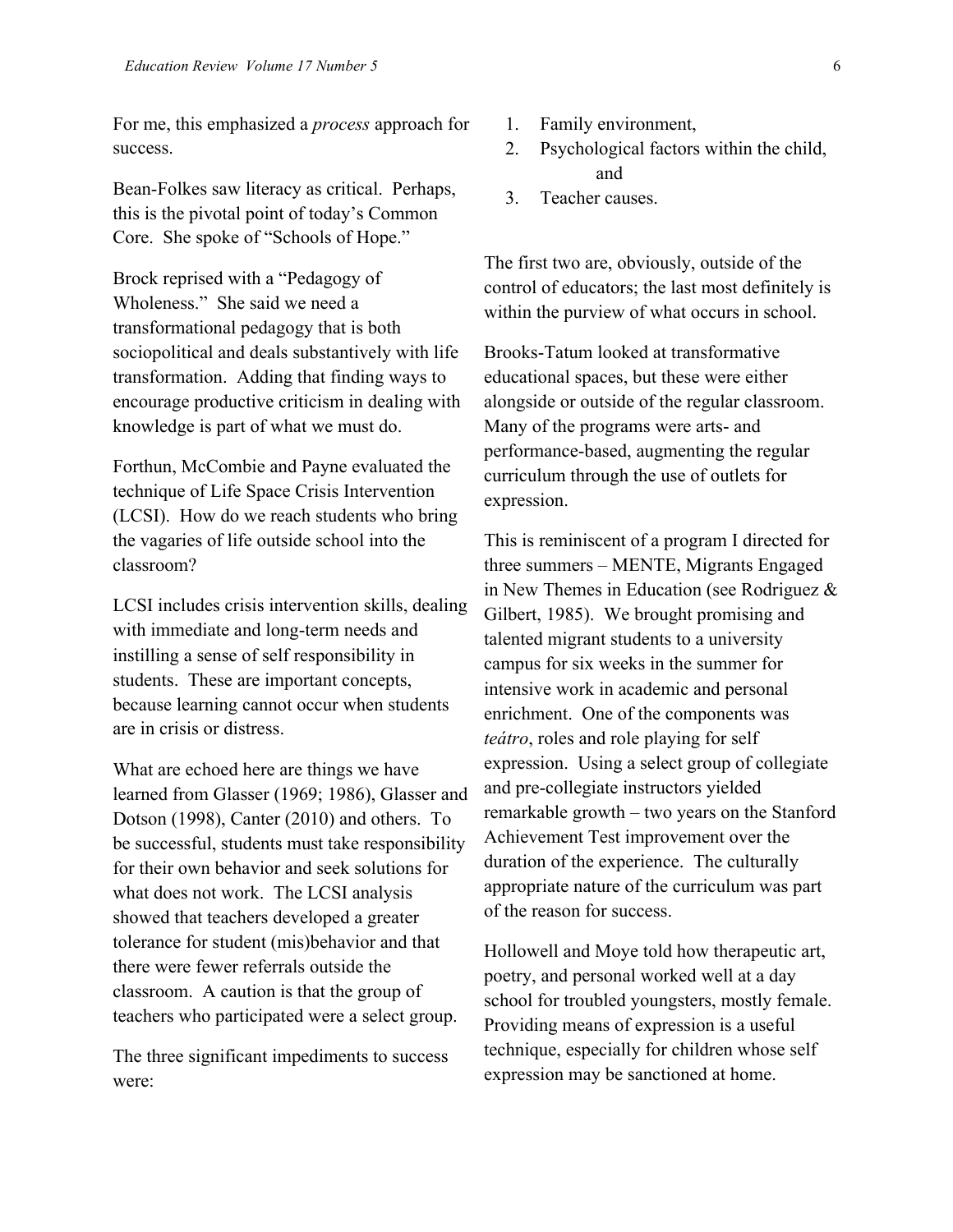Brock's afterword highlighted Friere's "Pedagogy of the Oppressed." This was the exclamation point, as indicated in the book's title. The focal group of youngsters discussed throughout were indeed oppressed and at serious risk of not preparing themselves adequately for their future. Some of their roadblocks were familial; others were societal.

Throughout the book, the writers emphasized how important it was to have culturally appropriate curricula to *engage* the focal group of students. Content seemed to be most important, with some mention of techniques to connect (free writing, et al.). What seemed to have little acknowledgment was how to connect with individuals rather than groups (cf. Bradley, Pauley, & Pauley, 2006; Gilbert, 2012; Gilbert, 2013; Pauley, Bradley, & Pauley, 2002), even though there were individual vignettes.

Education has taken mostly a "shotgun" approach to delivery. Within the current structure, teachers can "hit" most of the students. Those at the periphery may be missed.

Special education programs have mandated individual education plans (IEPs) to target the needs of students with identified exceptionalities. Using a similar approach for all students might make sense but is seen as prohibitive, both in terms of fiscal and staff costs.

Understanding what students need to keep them energized and connected to the teacher and the content is a starting point. These needs relate to their learning styles and motivation more than the content of the curriculum.

Attention to learning germinates different teaching styles. Shulman's early work focused on problem solving as a means of making the connections between concepts and their applications. He (1999) identified a behavioral pathology that we see, but we know does not work:

- Nostalgia teaching the way we were taught, because what was good enough for me should be good enough for you,
- Amnesia exemplified by the oozing, short-term memory loss we see in students right after the final exam,
- Fantasia erroneous assumptions drawn from learning experiences, and
- Inertia innate or inert learning that waits for prodding to be brought into focus or utility.

I added two other behaviors:

- Aesthesia the seduction of instruction (more concentration on form than substance), and
- Anaesthesia numbing and dumbing (changing the curriculum or presentation to focus on getting to the next level quickly or preparing for high-stakes testing). (Gilbert, 2013, p. 313)

Culturally relevant curricula are important to connect with the experiences of youngsters. Understanding that how they live and the baggage they bring to school provide some of the personal connections.

Knowing which students work better in groups, alone, or with another person also provides connections. Most (90%) teachers are intrinsic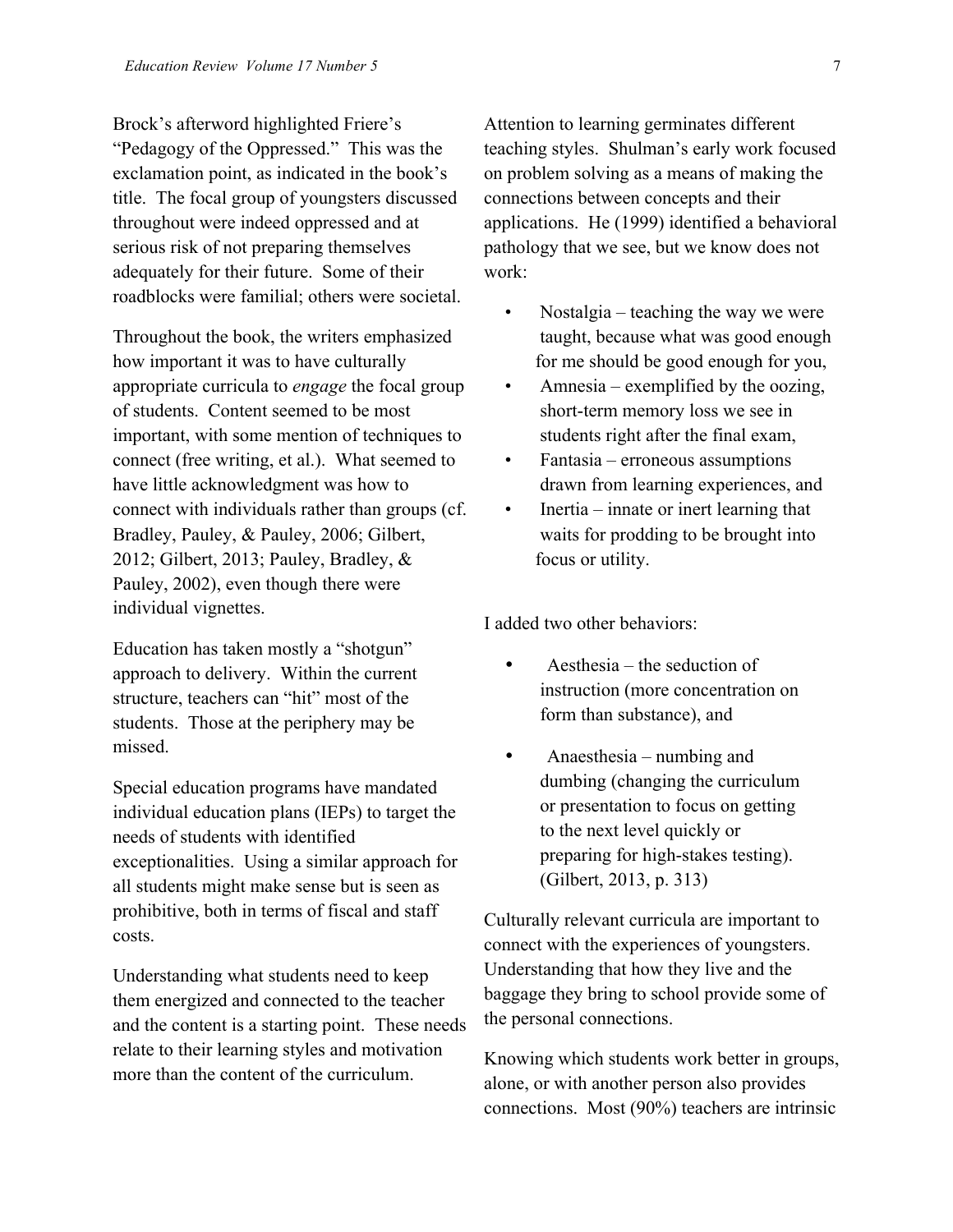in their orientations (Gilbert, 2013). They will connect naturally with the 65% of their students who are similarly oriented. They other 35% will not fare well with meeting teacher expectations, the basis for the grades that make up their GPA.

Their extrinsic orientation is a challenge for most teachers. It is the basis for why students veer from the task at hand. This is the group of students that is truly *at risk* (Cicinelli, 2013; Gilbert, 2012)*.*

The other aspect of the message of the authors that needed greater address or explication was how to deal with the societal success looming in the future for all students. Does allowing free expression prepare the oppressed for the world of work? Does recognition of the poignant vignettes of their lives allow them to see how to become taxpayers instead of tax users?

*School Sucks!* was a compelling read. It opened the door and mind to the plight of students in need of serious educational intervention.

I understand that the authors were probably realistic about what they could address and what they could not. However, I think the arguments might have gone further. Changing the curriculum for the disenfranchised might keep them in school, but the overriding issue is what happens when and if they graduate.

#### References

- Bradley, D., Pauley, J. A., &. Pauley, J. F. (2006). *Effective classroom management: Six keys to success.* Lanham, MD: Rowman and Littlefield Publishing Company.
- Campbell, W. (2007). *Fade to black.* Houston, TX: Against the Wind.
- Canter, L. (2010). *Assertive Discipline: Positive behavior management for today's*   $classroom$  ( $4<sup>th</sup>$  ed.). Bloomington, IN: Solution Tree Press.
- Fantini, M. (1976). *Alternative education: A sourcebook for parents, teachers, students, and administrators.* Garden City, NY: Doubleday.
- Gilbert, M. B. (2000). An analysis of factors related to school-district size in Arkansas. *Research in the Schools, 7*(2), 31-37.
- Gilbert, M. B. (2012). *Communicating effectively: Tools for educational leaders* (2nd ed.). Lanham, MD: Rowman & Littlefield Education.
- Gilbert, M. B. (2013). A plea for systematic change in education. *On the Horizon, 21,* 312-322.
- Glass, G. V. (2008). *Fertilizers, pills, and magnetic strips: The fate of public education in America.* Charlotte, NC: Information Age Publishing.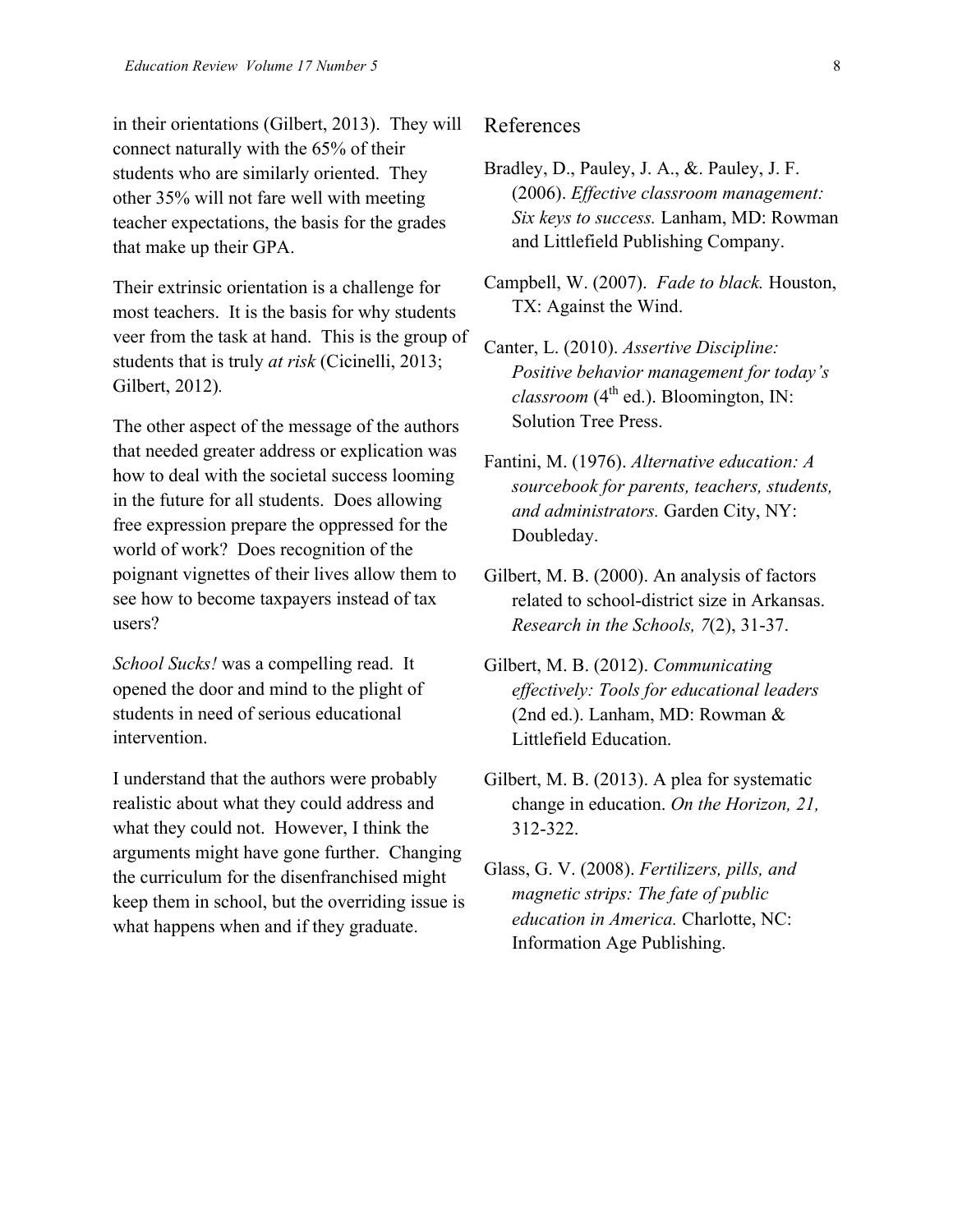- Glasser, W. (1969). *Schools without failure.*  New York, NY: Harper & Row.
- Glasser, W. (1990). *The quality school.* New York, NY: HarperCollins.
- Glasser, W., & Dotson, K. L. (1998). *Choice theory in the classroom.* New York, NY: HarperCollins.
- Humphries, D. R. (1996). *Relationship between socioeconomic status and student achievement in elementary schools in Pulaski County Special School District.* Unpublished doctoral dissertation, University of Arkansas at Little Rock.
- Pauley, J. A., Bradley, D. M., & Pauley, J. F. (2002). *Here's how to reach me: Matching instruction to personality types in your classroom*. Baltimore, MD: P.H. Brookes Publishing Co.
- Pauley, J. A., & Pauley, J. F. (2009). *Communication: The key to effective leadership*. Milwaukee, WI: Quality Press.
- Rodriguez, A. F., & Gilbert, M. B. (1985). MENTE spells success for migrant students. *Science Teacher*, *52*(7), 29-31.

(ERIC Document Accession No. EJ327264)

- Schulman, L. (1999). Taking learning seriously. *Change, 31*(4), 10-17.
- Smith, V. H. (1974). *Alternative schools: The development of options in public education.*  Lincoln, NB: Professional Educators Publications.
- Smith, V. H., Barr, R. D., & Burke, D. J. (1976). *Alternatives in education: Freedom to choose*. Bloomington, IN: Phi Delta Kappa Foundation.

#### About the Reviewer

Michael B. Gilbert, Ed. D. is a Professor Emeritus at the Department of Educational Leadership, Central Michigan University. Dr. Gilbert launched the Doctor of Education degree in Educational Leadership at Central Michigan University. He was inducted into the International Listening Association Hall of Fame in 2011.